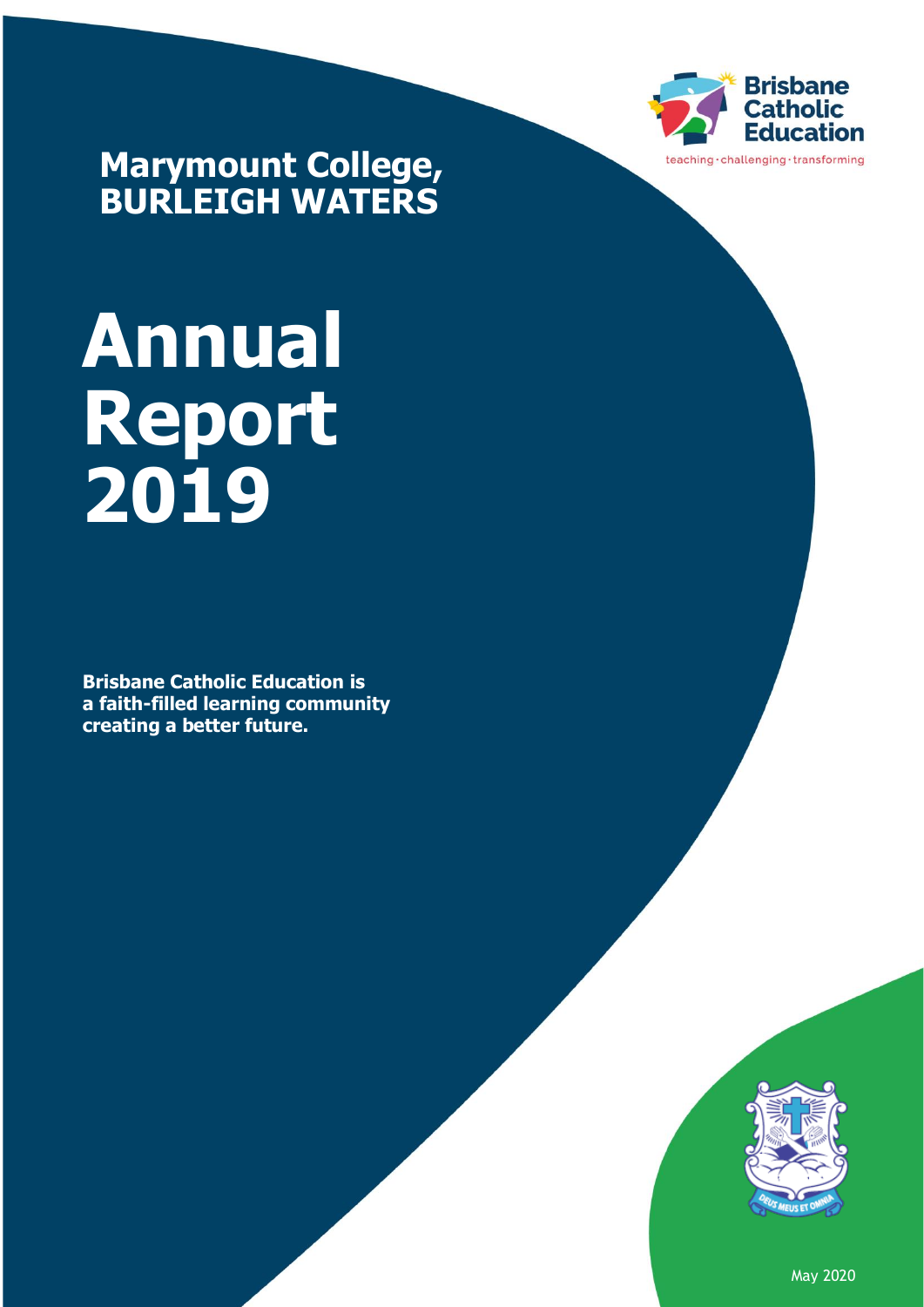# Contact information

| <b>School</b>         | Marymount College                    |
|-----------------------|--------------------------------------|
| <b>Postal address</b> | PO Box 2144, BURLEIGH MDC, QLD, 4220 |
| <b>Phone</b>          | $(07)$ 5586 1000                     |
| <b>Email</b>          | sburleigh@bne.catholic.edu.au        |
| School website        | www.marymount.qld.edu.au             |
| <b>Contact Person</b> | Chris Noonan - Principal             |

# **Principal's foreword**

The 2019 Annual Report presents information for reporting requirements and informs the wider community of our school's operations and achievements through the year. The report includes information on the school's profile, curriculum delivery, social climate, school funding, workforce composition and student performance. The [College](http://www.marymount.qld.edu.au/our-college/Pages/Annual-Reports.aspx) Annual Report presented at our Awards Night, 30 October 2019 is available on the College [Website.](http://www.marymount.qld.edu.au/our-college/Pages/Annual-Reports.aspx)

# **School progress towards goals in 2019**

The College was successful across 8 of the 10 goals for 2019 and notes:

- though the overall attendance rate was 88.5%, establishing a benchmark school attendance of 90% of students attending 90% of the time is proving a significant challenge
- the mean scaling score for OP eligible students was just below the State Mean, with OP results including 92.4% of OP eligible students achieving between  $1 - 15$ , continuing the excellent patterns of recent years
- broad master planning parameters were agreed before the end of 2019, with the finalised Master Plan and staging to be presented for approval in 2020.

| Goal                                                                                                                                                                                                                                                                                                                                                             | <b>Progress</b> |
|------------------------------------------------------------------------------------------------------------------------------------------------------------------------------------------------------------------------------------------------------------------------------------------------------------------------------------------------------------------|-----------------|
| SMART Goal for 2019 is that each Year 7, 8, 9 and 10 student improves their<br>writing task analysis score and that the following targets are achieved for<br>percentage of students reaching the benchmark score of 20 for the writing<br>task analysis tool before the end of the school year: 90% of Year 7; 90% of<br>Year 8; 93% of Year 9; 93% of Year 10. | Achieved        |
| SMART goal is to improve school wide attendance to 90% of students<br>attending 90% of the time.                                                                                                                                                                                                                                                                 | Not Achieved    |
| SMART goal is to maintain a mean scaling score for OP eligible students at<br>the State Mean.                                                                                                                                                                                                                                                                    | Not Achieved    |
| Clarify Lead Learning roles of Senior, Middle Leaders, Academic and Pastoral<br>Coordinators and Teachers in order to lead and manage school improvement<br>focussing on domains 5, 6, 8 of the National School Improvement Tool.                                                                                                                                | Achieved        |
| Teachers, Heads of Department and Academic Coordinators continue to<br>develop MOODLE pages for the College Learning Management System,<br>ensuring that all information is current and relevant for each subject area for<br>the engagement of Learners in class and with homework.                                                                             | Achieved        |
| Simplify and clarify criteria and feedback to students to support their learning<br>progressions.                                                                                                                                                                                                                                                                | Achieved        |
| Strengthen a recontextualised faith understanding by inviting staff, students<br>and families to explore their personal experience of faith, life and Catholic<br>tradition in the context of the Post-Critical Belief Framework.                                                                                                                                | Achieved        |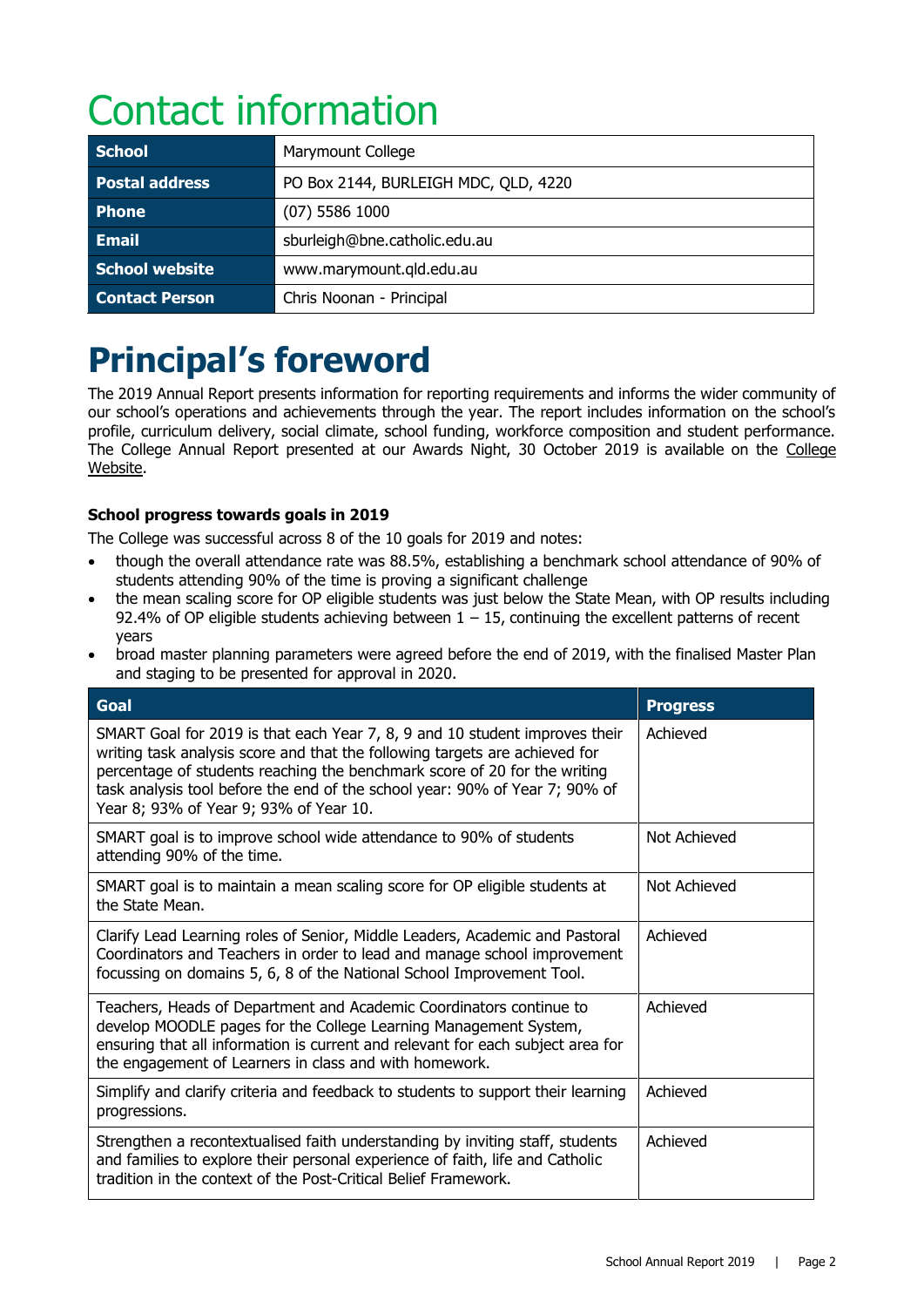| Goal                                                                                                                       | <b>Progress</b> |
|----------------------------------------------------------------------------------------------------------------------------|-----------------|
| Implementation of Relationships and Sexuality Education in Religion, Pastoral<br>and Health and Physical Education Courses | Achieved        |
| Implementation of New QCE 2019-2020.                                                                                       | Achieved        |
| Implement recommendations of the 2018 Workplace Health and Safety Audit.                                                   | Achieved        |
| Master Plan for $2019 - 2024$ .                                                                                            | In Progress     |

# **Future outlook**

The explicit improvement agenda for 2020 will focus on further improvements in:

- understandings of re-contextualised Catholic and Christian faith to better support: the teaching of Religious Education; Relationships and Sexuality Education in Religion, Pastoral and Health and Physical Education Courses; and the College Vision and Mission Statements
- attendance towards the SMART Goal of 90% of students achieving attendance of 90% or more
- 95% of students achieving the Writing Analysis Task benchmark in Year 7, 8, 9 & 10
- particular capacity building to support students for the writing demands of the new senior system
- alignment of assessment, criteria and feedback to students with Marzano's and Kendall's Cognitive Taxonomy, which underpins the new senior curriculum and assessment processes, and implementing revision of year 7 to 10 assessment accordingly
- capacity for support and documentation of inclusive practices for students with disabilities and low incident support needs, to better focus support, be accountable and ensure ongoing access to funding
- Parent College Partnerships through Parent Information Evenings for each year level
- MOODLE pages for the College Learning Management System, ensuring all information is current and relevant for each subject area for the engagement of learners in class and with homework
- focus on expert teaching teams; systematic delivery of curriculum (ACARA and new QCE); and effective pedagogical practices (Marzano-ASoT Domain Map 1)
- workplace health and safety auditing, by embedding Senior Leadership audits and heightening audit practice among Middle Leaders and Academic Coordinators, and
- implementing the Master Plan for  $2020 2024$  and obtaining approvals to begin stage one (ITD/Hospitality/Home Economics/Textiles facilities, Senior School Classrooms and Tuckshop/Cafe).

# **Our school at a glance**

# **School profile**

Marymount College is a Catholic Parish school administered through Catholic Education Archdiocese of Brisbane.

**Coeducational or single sex:** Coeducational

**Year levels offered in 2019:** Secondary

### **Student enrolments for this school:**

|      | <b>Total</b> | <b>Girls</b> | <b>Boys</b> | <b>Aboriginal and</b><br><b>Torres Strait</b><br><b>Islander</b><br>students |
|------|--------------|--------------|-------------|------------------------------------------------------------------------------|
| 2019 | L228         | 600          | 628         |                                                                              |

Student counts are based on the Census (August) enrolment collection.

# **Characteristics of the student body**

We have a diverse, yet mostly Catholic student body from families in the Burleigh Heads and adjacent Communities. We believe each person is made in the image and likeness of God and that God wants us to love one another and take care of those in need. We expect all families to share many of our understandings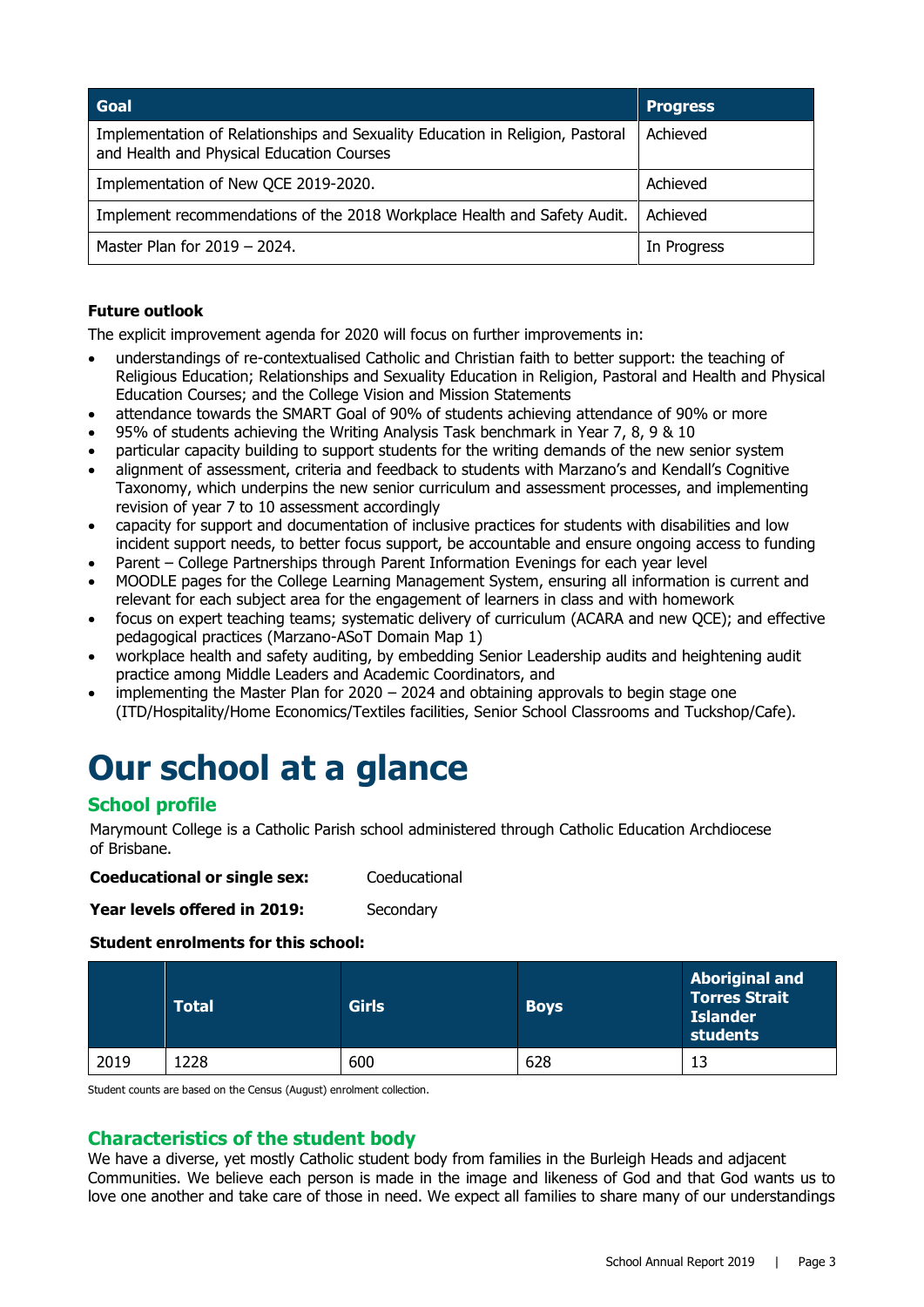about God, as we educate young people in the Catholic Christian tradition for a full and productive life beyond school. We believe culture builds character, and our expectations around application to work, behaviour, manners and presentation are high. We expect families to share our understandings about 'right relationships', policy, practice and the importance of education for their son's/daughter's future.

Our students' abilities, academically, in music, drama and sport are across the range and include the exceptional and outstanding. With offerings in sport, drama, dance, music, debating and social justice activities, students enjoy their time together as they are challenged and achieve academically.

Our major Catholic feeder schools are Marymount Primary School, St Vincent's and St Augustine's, which provide approximately 75% of our annual intake. Local State Schools including Caningeraba, Burleigh Heads, Miami, Mudgeeraba, Mudgeeraba Creek, Palm Beach, Clover Hill and Elanora provide an important 25% of our enrolment each year. Indigenous enrolment is representative of indigenous enrolment in these local schools. Enrolment applications are welcome two years prior to commencement. Marymount school tours during the school day, a few weeks prior to enrolment processes in March, May and August each year, are popular and helpful as families consider options for their daughters/sons.

# **Curriculum delivery**

# **Approach to curriculum delivery**

Students in Year 7 and 8 complete the core subjects of Religion, English, Mathematics, Science, Humanities and Health & Physical Education as they sample elective subjects. Students then choose electives for study in Years 9 and 10. In the Senior School they are more in control of their pathway, whether that's in Mathematics and Science, the Humanities, Business and Technology, the Arts or Vocational Education & Training. Choice expands considerably after Year 10 to match the many tertiary and post school vocational education aspirations of individual students.

Marymount is a leading school because of the comprehensive curriculum suite, with pathways for each

learner. Courses range from Senior Physics, Chemistry and Agriculture to Music, Dance and Drama; from

Marine Studies to Fashion and Specialist Mathematics; from English, Modern History and Legal Studies to Manufacturing and Hospitality. With strong Maths, Science, IT and Industrial Technology Programs the College provides well for STEM. There is an Advanced Sport Program, Junior Multi-Media Course and Senior Film & Television Program, a comprehensive Arts Program, as well as School-based VET, Apprenticeships and Traineeships.

### **Co-curricular activities**

A wide range of activities are offered including Musicals (Hairspray 2015, Rock of Ages 2017 and Legally Blonde 2019), Drama, Dance, Eisteddfods, Performance Music (instrumental, voice, stage, concert and rock bands), Science competitions, Public Speaking, Debating, Chess, Netball, Volleyball, Basketball, Tennis, Rugby League, AFL, Soccer, Cricket and more. Inter-school sport in the Association of Gold Coast Colleges is available each week for much of Semester 1 and into Term 3. Recreation sports are available in Term 4. We enjoy significant success in Oceanic District Swimming, Cross Country and Track & Field each year.

Further details of activities are contained in College Reports on the [College Website.](http://www.marymount.qld.edu.au/our-college/Pages/Annual-Reports.aspx) QISSN (Queensland Independent Secondary School Netball) and Confraternity (Open Rugby League) Carnivals are premier goals for students as they progress to Senior. All Schools Touch, Oztag and Basketball Carnivals in Term 3 are also major goals for girl's and boy's teams each year.

### **How information and communication technologies are used to assist learning**

Students are issued MacBook Air laptop computers as they begin Year 7 and receive an upgrade as they commence Year 10, to ensure they have the latest device under full warranty as they progress through the College. As the novelty has worn off, the laptop computer has become a tool for learners, reflected in the students' ubiquitous use of Microsoft Office and Adobe software, regular use of design, film and media applications across IT, Design, Media and Arts courses.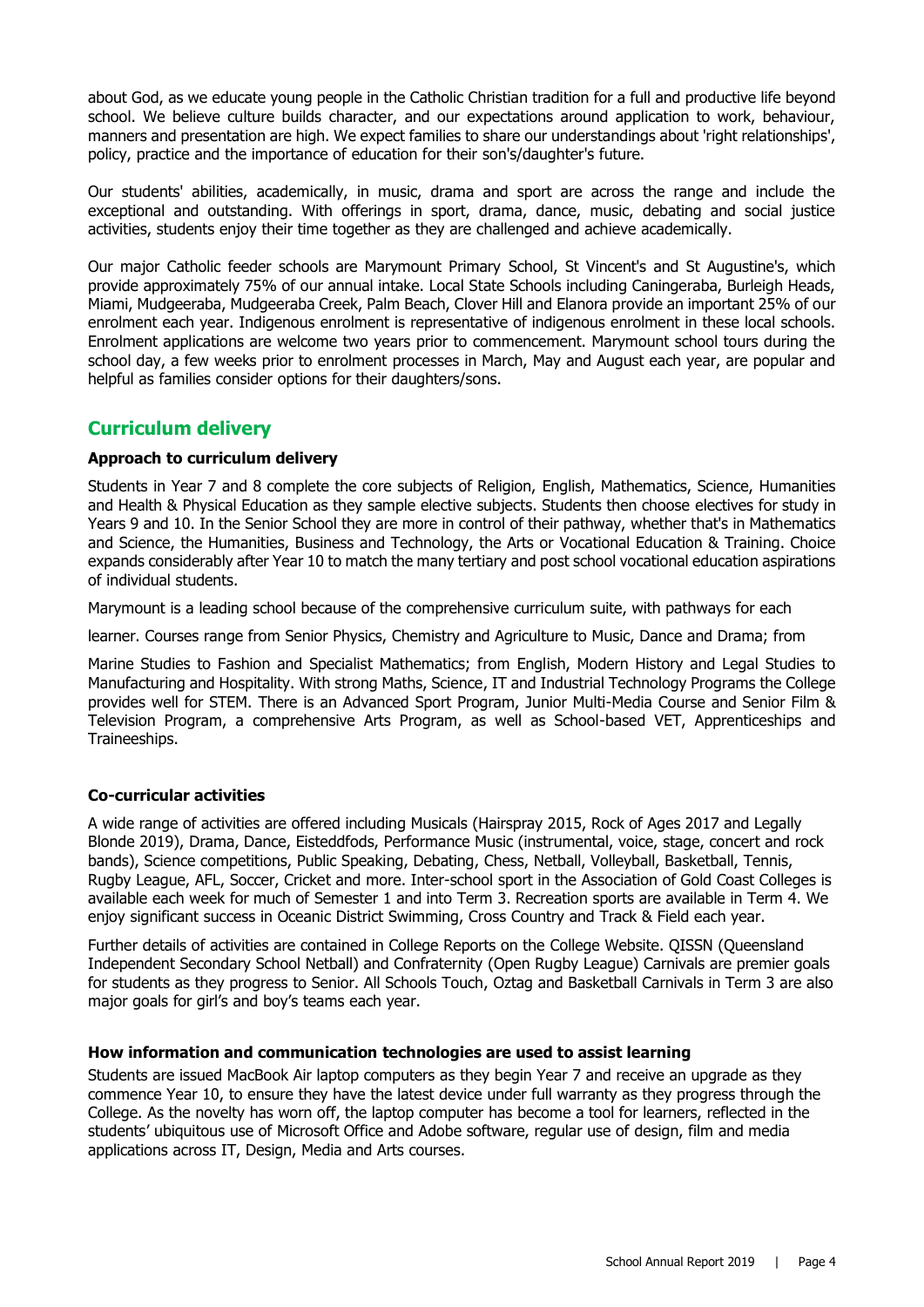With an IT and Coding club after school, Maker Space activities in the College Resource Centre at lunch times and extension work for senior students, there are numerous opportunities for learners to fully explore their interest in technology, in the classroom, across all subject areas and beyond.

# **Social climate**

### **Overview**

The Pastoral Program requires continual development in response to the needs of our students and families as their daughters and sons move through early adolescence into young adulthood. We recognise each student as an individual. Our focus is their social, emotional and spiritual development within a healthy peer culture as they make their way through school. Heads of Year and Assistant Heads of Year ensure that the programs for each year level reflect contemporary issues that arise and ensure that content and processes are considerate of the age and well-being of the students in their care.

In addition to the oversight of each Year Group by the Head of Year and the Assistant Head of Year, students' Pastoral Teachers meet and work with their Pastoral Class every day. They also deliver the Pastoral Care Program each Thursday, as they develop trust with, and between, students in their Pastoral role. Student teacher relationships are valued and help students to feel they are welcome and belong here at Marymount. Each year level is also very well supported by our excellent team of Guidance Counsellors and individual student learning is targeted by the Support Teachers Inclusive Education (STIE) team.

The Student Teacher Advisory Council continues to bring different year levels closer together. Two STAC Reps on Council from each year level ensure that students have a voice at fortnightly meetings with members of the administration and the Assistant Heads of Year. Information from these meetings is filtered back to the individual year levels. College activities, social justice events and fundraising have proven popular and instrumental in creating year level community service projects for the benefit of others. While our students report less than fulsome appreciation for formal RE classes, they are enthusiastic in their engagement with each other, and generous when invited to show practical care, concern and charity for others.

| <b>Performance measure</b>                                                                                           |       |
|----------------------------------------------------------------------------------------------------------------------|-------|
| Percentage of parents/carers who agree# that:                                                                        | 2018  |
| This school helps my child to develop their relationship with God                                                    | 92.3% |
| My child is encouraged to participate in spiritual and religious activities and<br>projects outside of the classroom | 90.8% |
| Religious Education at this school is comprehensive and engaging                                                     | 87.5% |
| I see school staff practising the values and beliefs of the school                                                   | 88.1% |
| This school looks for ways to improve                                                                                | 87.9% |
| The school is well managed                                                                                           | 87.0% |
| My child is making good progress at this school                                                                      | 86.3% |
| This school is a safe place for my child                                                                             | 94.8% |
| This school helps students respect the needs of others                                                               | 93.3% |
| Teachers and staff are caring and supportive                                                                         | 88.7% |
| Teachers at this school expect my child to do their best                                                             | 94.4% |
| Teachers and staff relate to students as individuals                                                                 | 87.2% |
| The teachers help my child to be responsible for their own learning                                                  | 88.8% |
| My child is motivated to learn at this school                                                                        | 86.8% |
| I can talk to my child's teachers about my concerns                                                                  | 86.0% |
| This school offers me opportunities to get involved in my child's education                                          | 74.6% |
| My child's learning needs are being met at this school                                                               | 82.1% |
| I am happy with my decision to send my child to this school                                                          | 89.9% |

# **BCE Listens Survey - Parent satisfaction**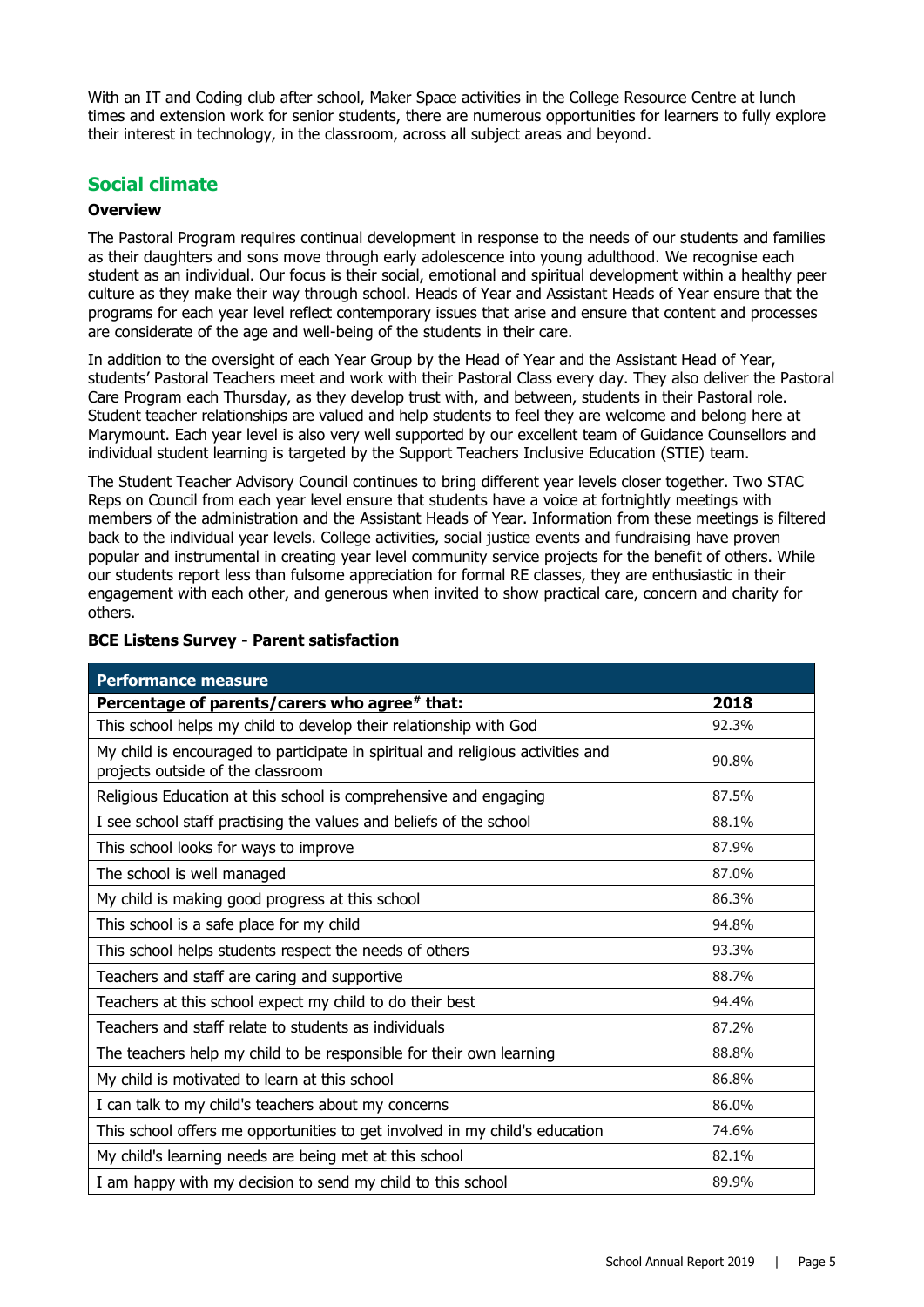### **BCE Listens Survey - Student satisfaction**

| <b>Performance measure</b>                                                                                                      |       |
|---------------------------------------------------------------------------------------------------------------------------------|-------|
| Percentage of students who agree# that:                                                                                         | 2018  |
| At my school, I can express my beliefs                                                                                          | 70.1% |
| My school encourages all students to participate in spiritual and religious activities and<br>projects outside of the classroom | 88.4% |
| Religious Education at my school is interesting and engaging                                                                    | 48.6% |
| I see school staff practising the values and beliefs of my school                                                               | 70.3% |
| My school looks for ways to improve                                                                                             | 84.3% |
| Students at my school are encouraged to voice their concerns or complaints                                                      | 74.1% |
| Teachers treat students fairly at my school                                                                                     | 69.8% |
| Teachers recognise my efforts at school                                                                                         | 75.9% |
| I feel safe at school                                                                                                           | 88.1% |
| My school helps me to respect the needs of others                                                                               | 91.5% |
| I am happy to be at my school                                                                                                   | 82.2% |

# **BCE Listens Survey - Staff satisfaction**

| <b>Performance measure</b>                                                                                                      |       |
|---------------------------------------------------------------------------------------------------------------------------------|-------|
| Percentage of staff who agree# that:                                                                                            | 2018  |
| This school helps me to develop my relationship with God                                                                        | 89.9% |
| My school encourages all students to participate in spiritual and religious activities and<br>projects outside of the classroom | 98.2% |
| Religious Education at this school is comprehensive and engaging                                                                | 75.0% |
| I see school staff practising the values and beliefs of this school                                                             | 92.0% |
| This school is well managed                                                                                                     | 74.3% |
| My concerns are taken seriously by the school                                                                                   | 69.2% |
| This school is a safe place to work                                                                                             | 90.8% |
| This school has an inclusive culture                                                                                            | 92.7% |
| This school has a culture of striving for excellence                                                                            | 89.7% |
| All my students know I have high expectations of them                                                                           | 96.4% |
| I am proud to be a member of this school                                                                                        | 93.3% |
| Overall, I am happy with my decision to work at this school                                                                     | 86.1% |

# 'Agree' represents the percentage of respondents who Somewhat Agree, Agree or Strongly Agree with the statement.

DW = Data withheld to ensure confidentiality.

### **Family and community engagement**

Our first engagement with prospective parents is by opening the College for School Tours early each term throughout the year. The Principal and Senior Leadership staff accompany small groups of prospective parents on 75 - 90 minutes tour, including time in a wide range of classrooms, while students are engaged in learning. These tours are taken by parents and students, before or after enrolment, including where parents are enrolling a sibling with their eldest children already enrolled.

Students with additional learning needs are identified through the enrolment processes. A supported enrolment is essential, in these circumstances, as the parent, principal, support teacher and guidance counsellor meet 2/3 times to gather information and prepare an educational adjustment plan to inform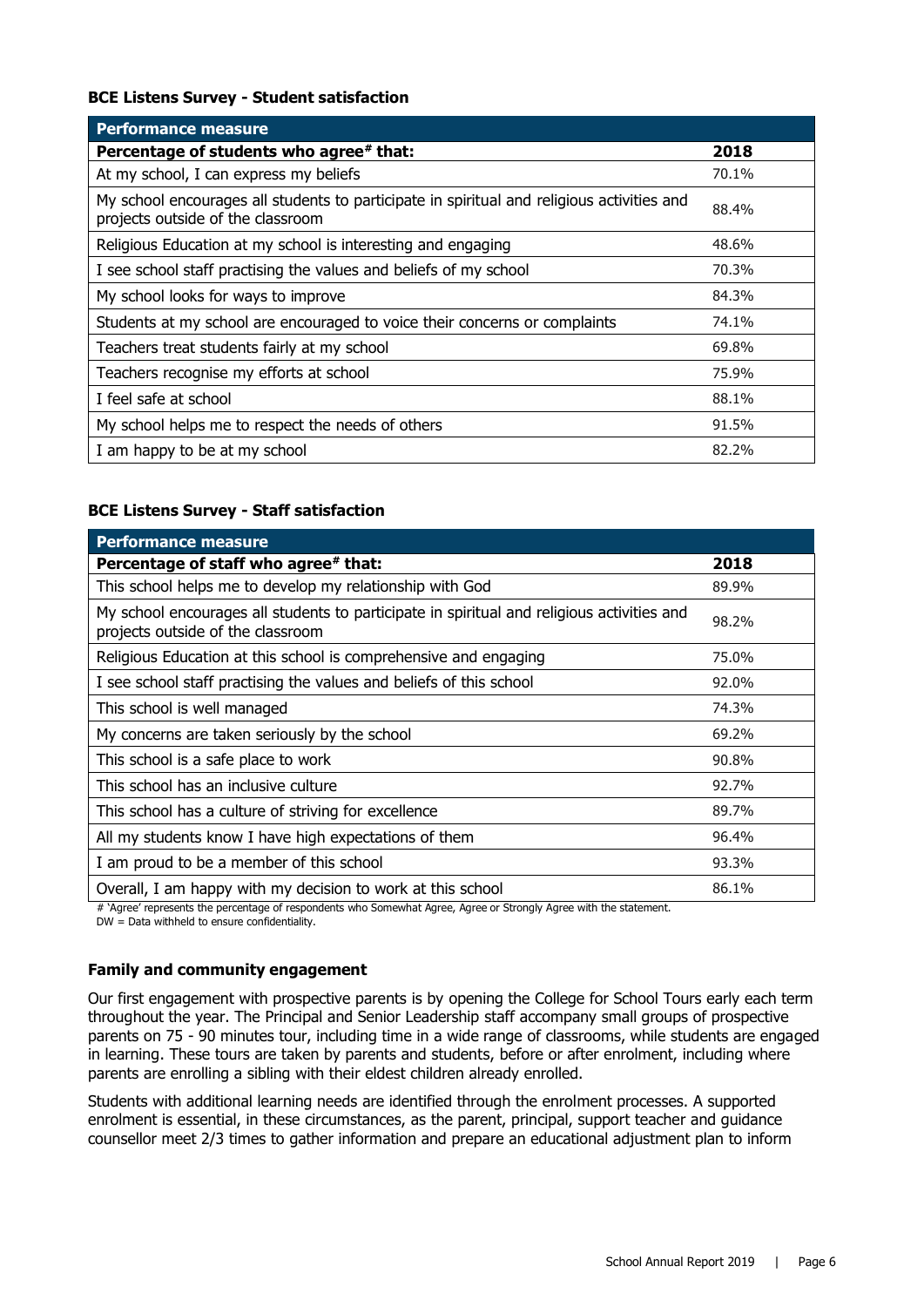resourcing needs and advice to classroom teachers. This partnership and ongoing review of the adjustment plans are essential to best meet the needs of the developing adolescent student.

Parent connection is further facilitated through the Heads of Year and Pastoral Teacher Teams. Gatherings with parents include the Year 7 P&F welcome BBQ and Laptop Information Evening, Year 9 Parent Evening when adolescent concern might be rising, the Year 10 Careers' Office Program and Subject Selection processes for Year 11, and Senior Information evenings. Parent/Teacher interviews are offered in the first weeks of Term 2 and again early in Term 3. These follow the Term 1 Report and the Semester 1 Report. Parents are encouraged to contact Heads of Year, Assistant Principals for Junior or Senior Curriculum and the Deputy Principal and Principal where concern about processes and support arise.

The College Parents and Friends Association meets twice each Term. Administration of the College P&F Levy is part of the Associations' role, yet monitoring school climate, teaching and learning and providing advice to the Principal, assists College leadership and understanding of parent perspectives. The support for the Marymount Fete, the musical Legally Blonde, Science Night, the Night of Living History, Year 10 Work Experience, the many sporting teams and for our teachers and their work, continues the excellent relationship between the College and the Community.

The Marymount Combined Schools' Advisory Council includes the College and Primary Parent and Staff representatives from each school and the College and Primary P&F Presidents. Council meets twice each term. It approves the College budget, major capital expenditure and monitors financial performance throughout the year. Marymount is a Parish school and our Parish Priest, Padre Morgan Batt, is assisted by the Advisory Council and its parent representatives in his responsibilities.

# **Environmental footprint**

#### **Reducing the school's environmental footprint**

This is the first year of reporting on the school's electricity usage. Responsible energy usage supports the school's efforts towards a living response to Pope Francis' 'Encyclical Laudato Si'—Care for our Common Home. This has informed College Master Planning for responsible water use, energy reduction and management, waste reduction and conversion, native biodiversity conservation, health and wellbeing enhancement and responsible transport options. In immediate practical maintenance terms, LED lighting is gradually replacing traditional lighting across the campus. Going forward, school management and planning and building will be increasingly informed by this perspective.

| <b>Environmental footprint indicators</b> |                           |  |  |
|-------------------------------------------|---------------------------|--|--|
| Years                                     | <b>Electricity</b><br>kWh |  |  |
| 2019                                      | 832994                    |  |  |

# **School funding**

### **School income broken down by funding source**

School income, reported by financial year accounting cycle using standardized national methodologies and broken down by funding source is available via the [My School](http://www.myschool.edu.au/) website.

#### **How to access our income details**

- 1. Click on the My School link <http://www.myschool.edu.au/>.
- 2. Enter the school name or suburb of the school you wish to search.

| Find a school                   |              |                    | <b>Search website</b> |              |              |
|---------------------------------|--------------|--------------------|-----------------------|--------------|--------------|
| Search by school name or suburb |              |                    |                       |              | Go           |
| <b>School sector</b>            | $\checkmark$ | <b>School type</b> | $\checkmark$          | <b>State</b> | $\checkmark$ |

3. Click on 'View School Profile' of the appropriate school to access the school's profile.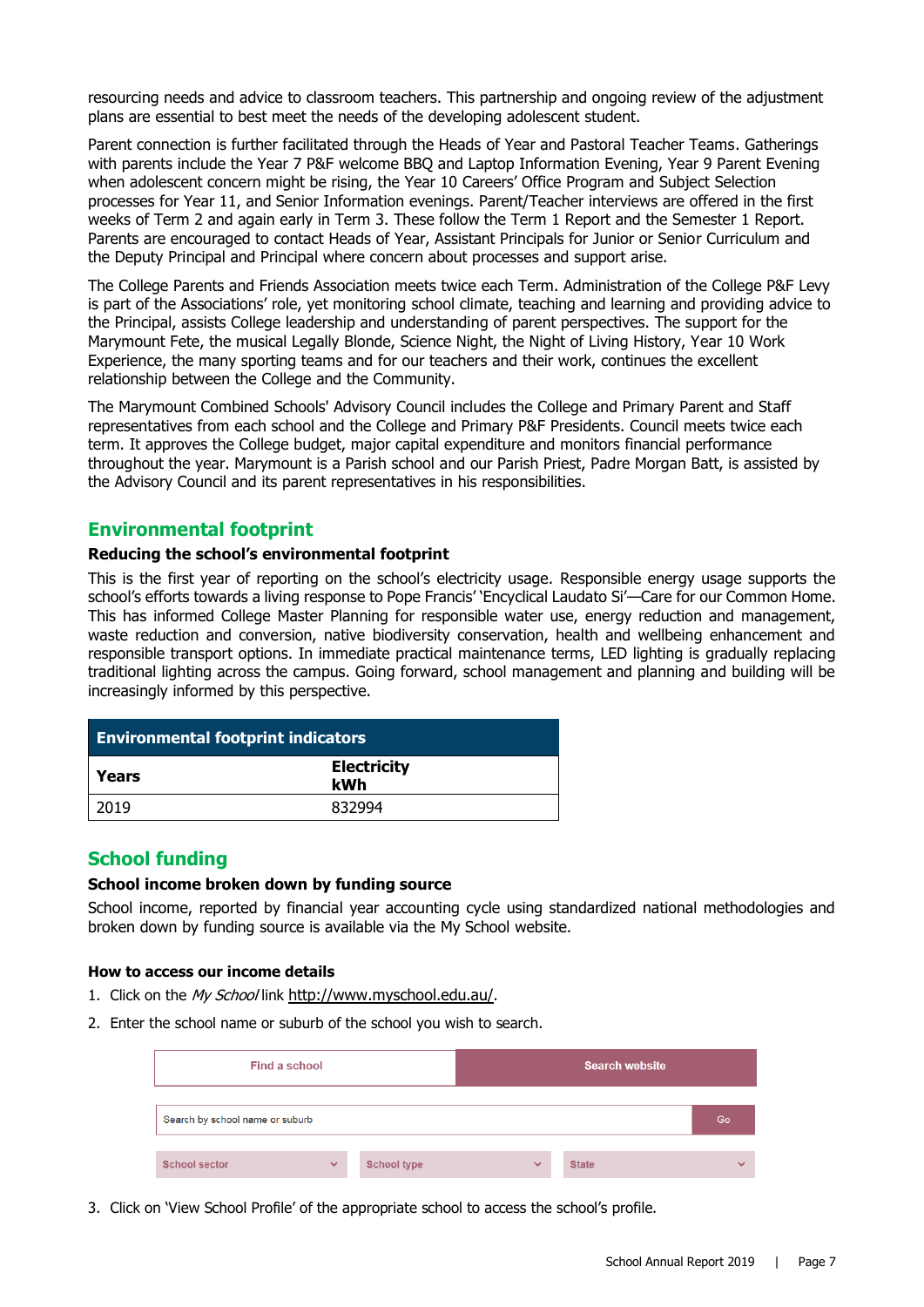

4. Click on 'Finances' and select the appropriate year to view the school financial information.

**NAPLAN** School profile Attendance Finances VET in schools Senior secondary Schools map

Note: If you are unable to access the internet, please contact the school for a hard copy of the school's financial information.

# **Our staff profile**

# **Workforce composition**

| <b>Description</b>           | <b>Teaching Staff</b> | Non-Teaching Staff |
|------------------------------|-----------------------|--------------------|
| Headcount                    | 110                   | 48                 |
| <b>Full-time Equivalents</b> | 102.1                 | 38.4               |

# **Qualifications of all teachers\***

| <b>Highest level of qualification</b> | <b>Number of classroom teachers and school</b><br>leaders at the school |
|---------------------------------------|-------------------------------------------------------------------------|
| Doctorate                             |                                                                         |
| Masters                               |                                                                         |
| Graduate diploma etc.**               | 31                                                                      |
| Bachelor degree                       | 67                                                                      |
| Diploma                               | 4                                                                       |
| Certificate                           | 0                                                                       |

\*Teaching staff includes School Leaders

\*\*Graduate diploma etc. includes graduate diploma, bachelor honours degree, and graduate certificate.

# **Professional development**

### **Expenditure on and teacher participation in professional development**

The total funds expended on teacher professional development in 2019 were \$**312,017**

The major professional development initiatives are as follows:

- Relationships and Sexuality Education
- Theology and Ethics
- Compliance Training
- Implementation of Recommendations of 2018 Workplace Health & Safety Audit
- Implementation of new Senior Syllabi and Senior Assessment System
- ACARA Work Programs & MOODLE Learning Management System Development
- Writing Analysis Task & Sensational Sentences

The proportion of the teaching staff involved in professional development activities during 2019 was **100**%.

# **Staff attendance and retention**

#### **Average staff attendance**

| <b>Description</b>                                                    | $\mathbf{v}_0$ |
|-----------------------------------------------------------------------|----------------|
| Staff attendance for permanent and temporary staff and school leaders | 96.3%          |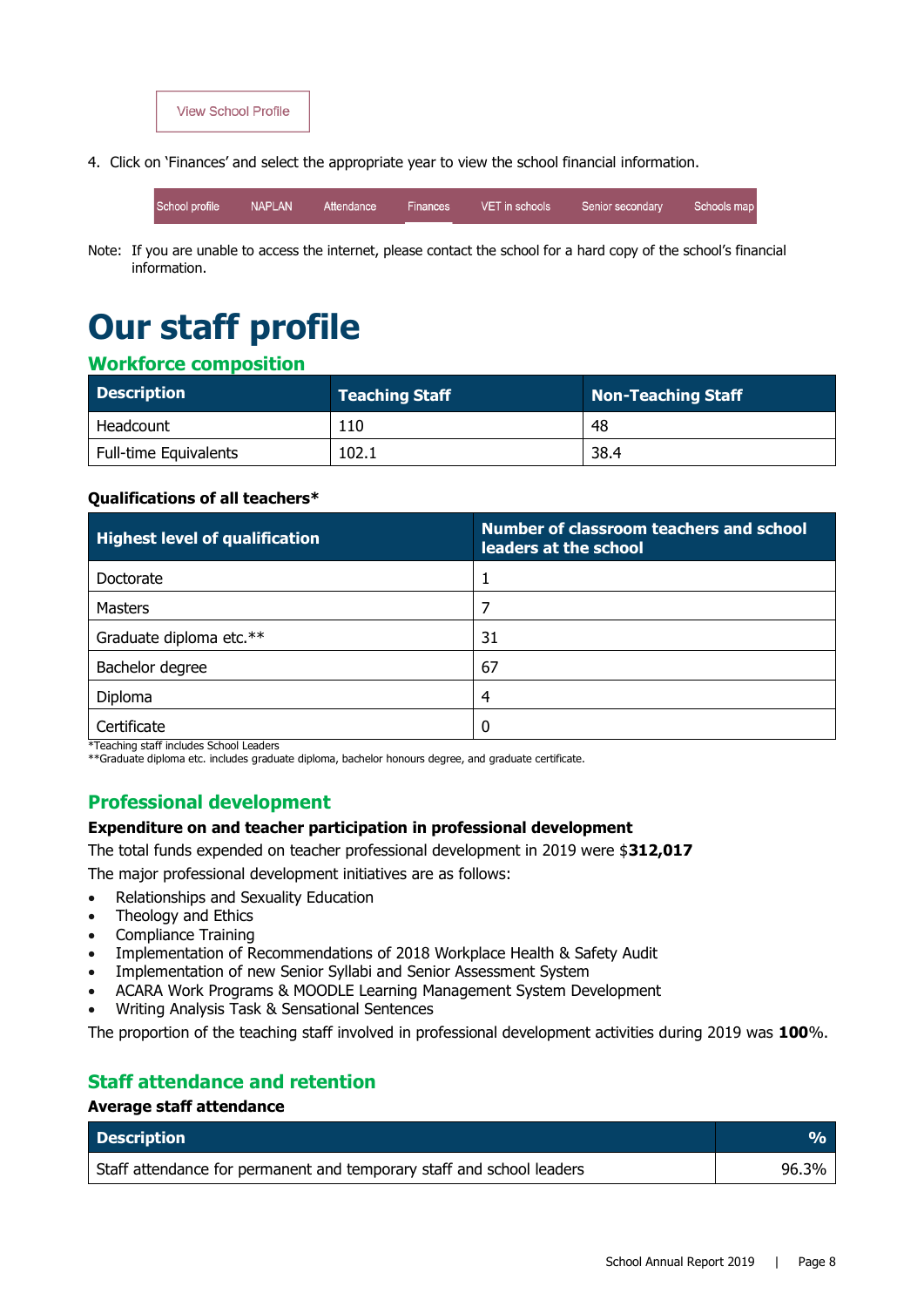# **Proportion of staff retained from the previous school year.**

From the end of the previous school year, **92**% of staff was retained by the school for the entire 2019.

# **Performance of our students**

# **Student attendance**

| <b>Description</b>                                                                | $\frac{0}{0}$ |
|-----------------------------------------------------------------------------------|---------------|
| The overall attendance rate* for the students at this school                      | 88.5%         |
| Attendance rate for Aboriginal and Torres Strait Islander students at this school | 85.7%         |

| Average attendance rate per year level |  |                                 |       |
|----------------------------------------|--|---------------------------------|-------|
| Year 7 attendance rate                 |  | 91.2%   Year 10 attendance rate | 86.9% |
| Year 8 attendance rate                 |  | 88.0% Year 11 attendance rate   | 88.7% |
| Year 9 attendance rate                 |  | 87.4%   Year 12 attendance rate | 88.3% |

\*The student attendance rate is generated by dividing the total of full-days and part-days that students attended, and comparing this to the total of all possible days for students to attend, expressed as a percentage.

The overall student attendance rate in 2019 for all Brisbane Catholic Education schools across years 7-12 was 88.5%.

# **Apparent retention rate from Year 10 to Year 12**

| <b>Description</b>                                                             |       |
|--------------------------------------------------------------------------------|-------|
| Year 12 student enrolment as a percentage of the Year 10 (2017) student cohort | 89.1% |

The apparent retention rate for Year 10 to Year 12 = the number of full time students in Year 12 expressed as the percentage of those students who were in Year 10 two years previously (this may be greater than 100%).

### **Description of how non-attendance is managed by the school**

#### **Attendance**

Pastoral teachers mark the roll at 8:30-8:40am each day.

Students arriving late are required to record their arrival at the Student Administration Office (SAO), receive a note confirming their late arrival time and attendance have been entered.

Class Teachers mark the attendance role at the start of each lesson throughout the day.

Students departing early are required to have a parent note for the Head of Year, who signs the note and the student presents this signed note to the classroom teacher and then to SAO as they sign out. Where no prior notice of absence has been received, SAO sends a 'sms' message to parents of each absent student by 10:30am each day.

### **Non-Attendance Process**

The Pastoral (PC) Teacher contacts the family when a student is absent for more than 3 days.

If non-attendance continues, the PC teacher refers this to the Head of Year (HoY).

The HoY contacts parents and identifies the reason for non-attendance.

If non-attendance continues, the HoY refers the matter to the guidance counsellors. Counsellors work with students and parents. If non-attendance continues, the HoY and counsellor may meet with students and parents. If non-attendance continues, a Non-Attendance Letter is sent to parents requesting a meeting with the aAssistant Principal Pastoral, the HoY, Guidance Counsellor, student and parent/s. The PC Teachers and HoY regularly review attendance of their year level and identify students with high non-attendance for follow up.

### **Notification of extended absence**

The College invites early notification of periods of intended extended absence.

Acknowledgement of this notification of absence is sent to the parent/guardian. Students and parents should aim to maintain excellent attendance (>94%) because personal or family illness, or other circumstances, may arise with a dramatic impact on the student's attendance rate and progress at school.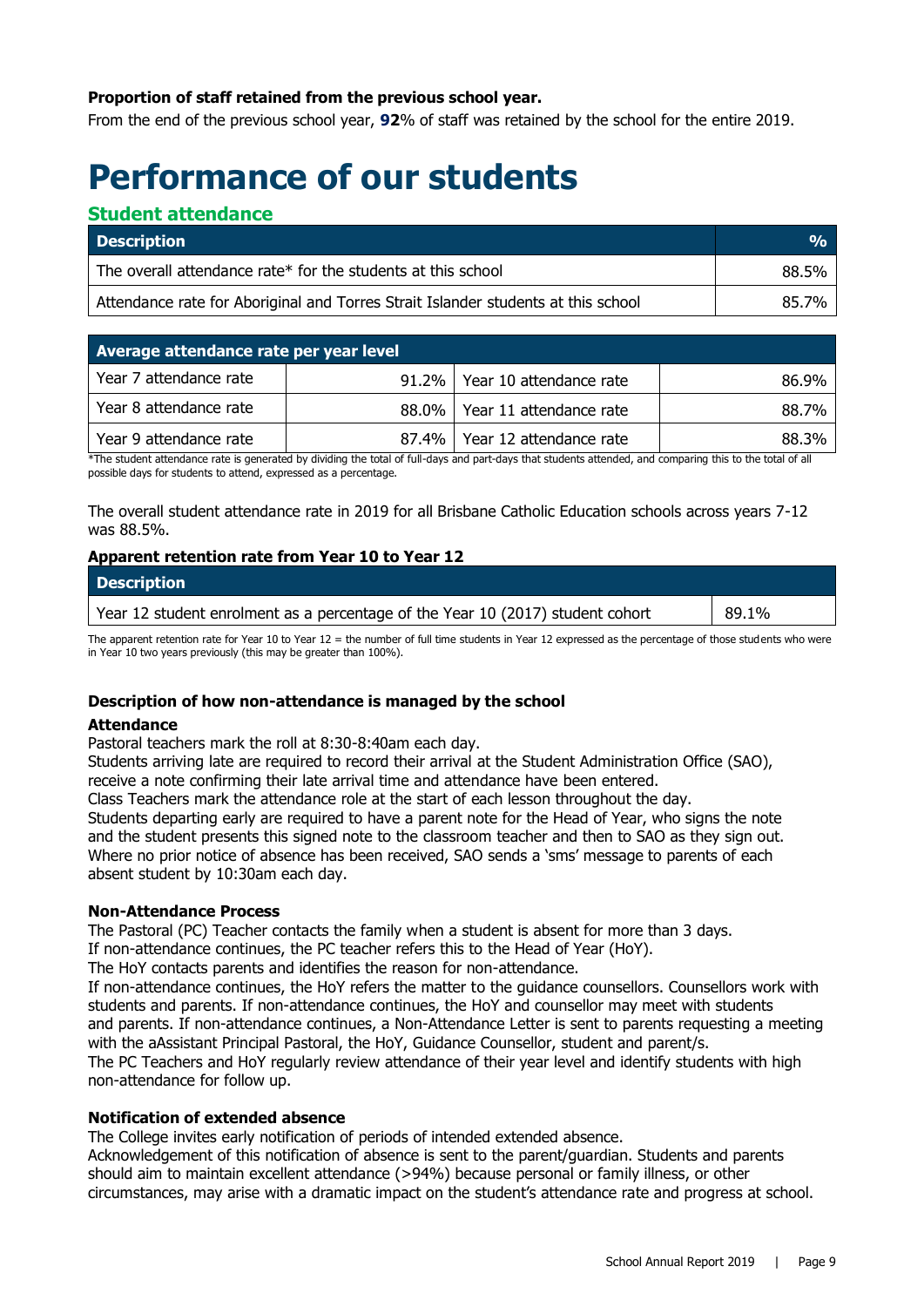# **NAPLAN**

# **Average NAPLAN results**

|                         | Year 7        |                  | Year 9        |                  |
|-------------------------|---------------|------------------|---------------|------------------|
|                         | <b>School</b> | <b>Australia</b> | <b>School</b> | <b>Australia</b> |
| Reading                 | 560.7         | 546.0            | 588.5         | 580.4            |
| Writing                 | 519.2         | 513.2            | 563.8         | 548.9            |
| Spelling                | 552.6         | 545.6            | 587.5         | 582.3            |
| Grammar and punctuation | 553.0         | 541.7            | 576.8         | 573.2            |
| Numeracy                | 575.9         | 554.1            | 592.7         | 592.0            |

# **Year 12 outcomes**

| <b>Description</b>                                                                                                                                 | 2019 |
|----------------------------------------------------------------------------------------------------------------------------------------------------|------|
| Number of students receiving a Senior Statement                                                                                                    | 147  |
| Number of students awarded a Queensland Certificate of Individual Achievement.                                                                     | 1    |
| Number of students awarded a Queensland Certificate of Education (QCE) at the end of Year<br>12.                                                   | 146  |
| Number of students receiving an Overall Position (OP)                                                                                              | 67   |
| Number of students awarded one or more Vocational Educational Training (VET)<br>qualifications (including SAT).                                    | 91   |
| Number of students awarded a VET Certificate II or above.                                                                                          | 78   |
| Number of students who were completing/continuing a School-based Apprenticeship or<br>Traineeship (SAT).                                           | 34   |
| Number of students awarded an International Baccalaureate Diploma (IBD).                                                                           | 0    |
| Percentage of OP/IBD eligible students with OP 1-15 or an IBD.                                                                                     | 92.4 |
| Percentage of Year 12 students who are completing or completed a SAT or were awarded<br>one or more of the following: QCE, IBD, VET qualification. | 100  |
| Percentage of Queensland Tertiary Admissions Centre (QTAC) applicants received a tertiary<br>offer.                                                | 93.5 |

As at March 2019. The above values exclude VISA students.

### **Overall position bands (OP)**

| Year | Number of students in each band for OP 1-25 \, |         |          |          |          |
|------|------------------------------------------------|---------|----------|----------|----------|
|      | OP 1-5                                         | OP 6-10 | OP 11-15 | OP 16-20 | OP 21-25 |
| 2019 |                                                | 18      | 32       |          |          |

As at March 2019. The above values exclude VISA students.

# **Vocational Educational Training qualification (VET)**

| Year | Number of students awarded certificates under the Australian Qualification<br><b>Framework (AQF)</b> |                |                          |  |
|------|------------------------------------------------------------------------------------------------------|----------------|--------------------------|--|
|      | Certificate I                                                                                        | Certificate II | Certificate III or above |  |
| 2019 | 24                                                                                                   | 50             | 83                       |  |

As at March 2019. The above values exclude VISA students.

Students can study a Certificate I, II, III, IV or Diploma as a part of our Year 11/12 subsidised embedded VET program. They are trained at school, within the school timetable, by our staff under the umbrella of external